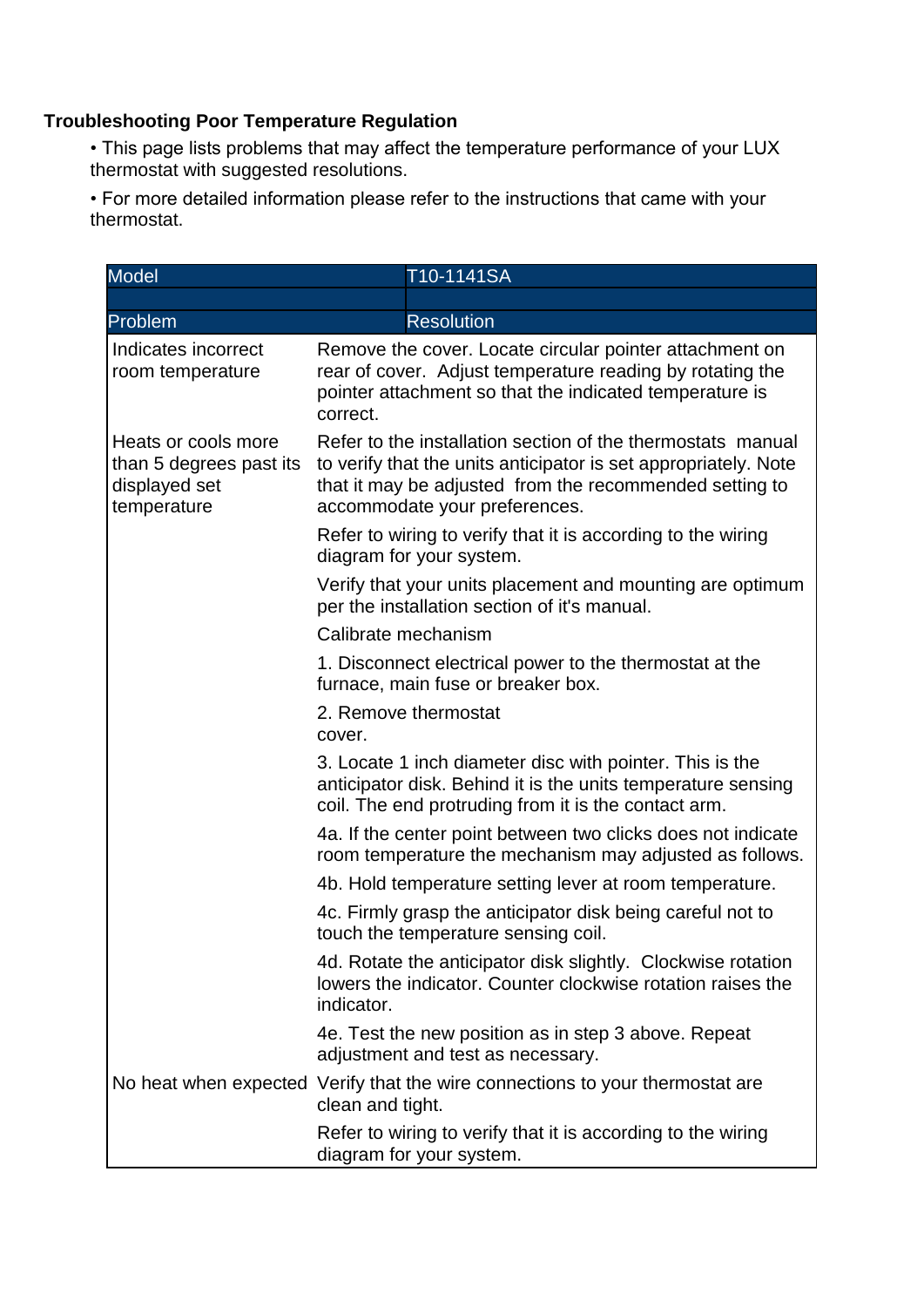| <b>Advanced Trouble</b><br>Shooting | If your system is a low voltage system having 24VAC or<br>less, and you are technically inclined, you may jump<br>terminals as given below out to detect a malfunction in your<br>system.                                                                      |
|-------------------------------------|----------------------------------------------------------------------------------------------------------------------------------------------------------------------------------------------------------------------------------------------------------------|
| <b>Heat Test</b>                    | To test gas or oil heating systems, take the either wire off<br>its terminal. Then with the power ON at the fuse box, touch<br>that wire to the other terminal for a couple of minutes. The<br>heater should come on and stay on until the wire is<br>removed. |
| For further assistance:             | Contact your HVAC service company or our Technical<br>Assistance Line if not resolved.                                                                                                                                                                         |

## **Wiring Information and Troubleshooting**

- This page provides general guidance for wiring your LUX 24VAC mechanical thermostat. For more detailed information please refer to the instructions that came with your thermostat..
- Please make specific note regarding LOW VOLTAGE and LINE VOLTAGE directions. Do not install LINE VOLTAGE wires to a LOW VOLTAGE control. Improper installation of a "C" wire may cause damage to your system.
- Do no install a wire labeled "TC" from the previous thermostat to any of our controls. Installation of a "TC" wire may cause damage to your system.
- Do NOT wire by color of the wire, wire by the LETTER designation to which the wire was attached on the previous control.
- If there were no letter designations on your old thermostat, contact our Technical Assistance Department for assistance.

| <b>Model</b>                                                                                                                                     | T10-1141SA                                                                                                                                                                                                                                                                                 |
|--------------------------------------------------------------------------------------------------------------------------------------------------|--------------------------------------------------------------------------------------------------------------------------------------------------------------------------------------------------------------------------------------------------------------------------------------------|
|                                                                                                                                                  |                                                                                                                                                                                                                                                                                            |
| Problem                                                                                                                                          | <b>Resolution</b>                                                                                                                                                                                                                                                                          |
| LINE VOLTAGE, 110, 120, or<br>240 volt wires on the previous<br>voltage controls                                                                 | NEVER CONNECT LINE VOLTAGE WIRES TO A<br>LOW VOLTAGE THERMOSTAT. Follow the wiring<br>instructions for your control.                                                                                                                                                                       |
| Two 24 volt, LOW VOLTAGE<br>wires on existing control for a<br>heat only system                                                                  | Connect one wire to the first wired terminal, and the<br>other to second wired terminal.                                                                                                                                                                                                   |
| Three LOW VOLTAGE wires<br>were connected to the<br>previous thermostat for a heat<br>only, forced air system where<br>one wire operates the fan | Connect the 24VAC transformer wire to the first<br>wired terminal. Connect the heat wire and the fan<br>wire together to the other wired terminal. NOTE: this<br>thermostat will not allow manual control of the fan.<br>Use a Lux Heat and Cool thermostat if this feature is<br>desired. |
| Three LOW VOLTAGE wires<br>were connected to the<br>thermostat for a heat only,                                                                  | This system employs 3 wire zone valves. Please use<br>our TX500U, TX1500U, TX9100U, TX9600TS, or<br>TX9100E for this system.                                                                                                                                                               |